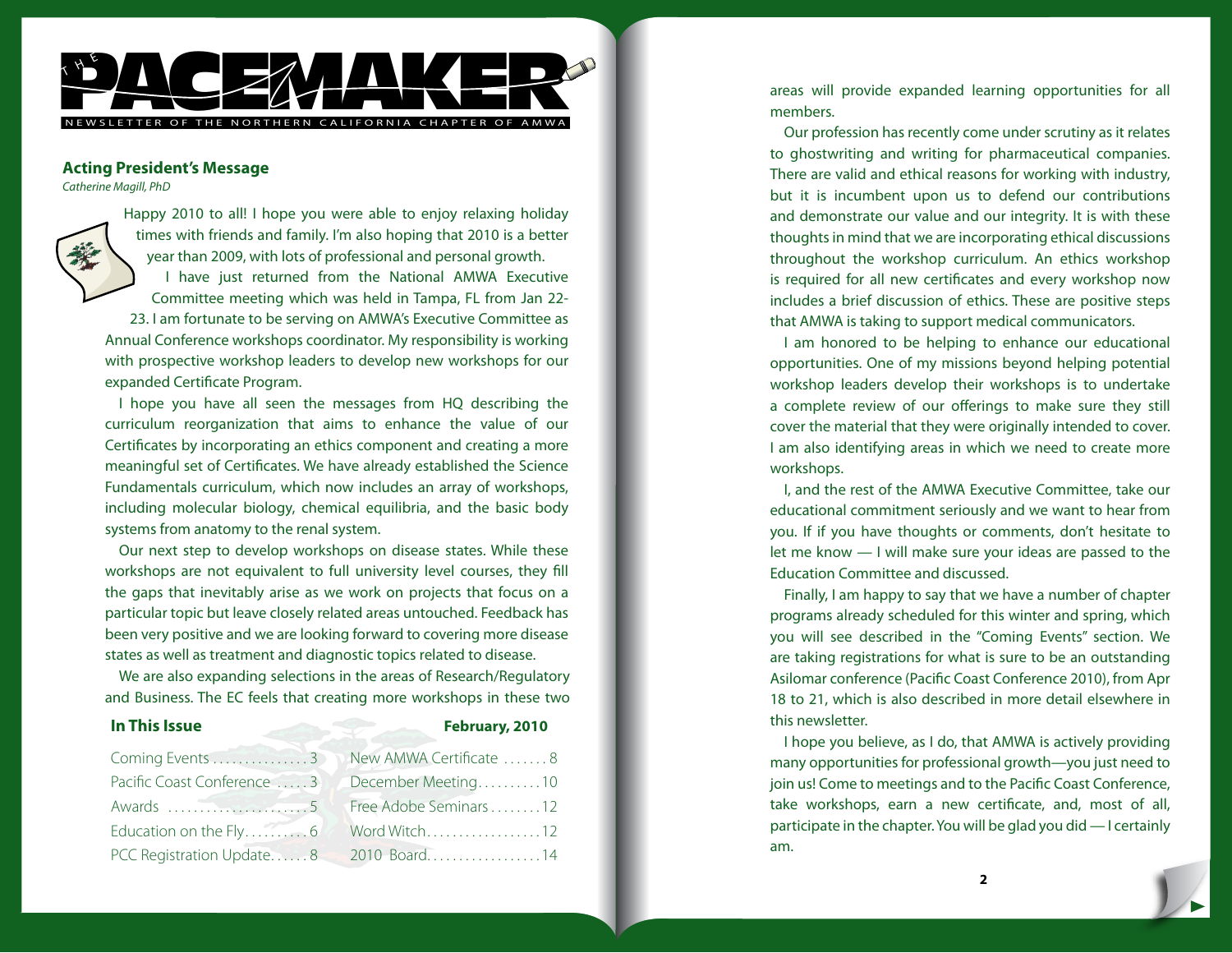# **Coming Events**

 The chapter started off the year with a private tour through an Egyptian mummy at the Palace of the Legion of Honor at the end of January. And that was just the beginning of a busy spring. Here's a preview of chapter events over the next few months.

**March 20** – Eileen Gambrill, PhD, UC Berkeley, at the Pyramid Alehouse in Berkeley, from 10:30-1:30. Eileen Gambril has been studying Social Anxiety Disorder, an illness created by a public relations firm, and how the medical community has accepted the diagnosis without question; very interesting topic! Details and registration will follow by email.

**April 24** – Best selling medical writer Mary Roach will spend part of an afternoon with us to give a presentation on her most recent work and answer our questions about her research methods or anything else you'd like to ask. This will be in Oakland at a place as yet to be determined.

**Late May** – Adobe will present information on their software for medical imaging. More details will follow later.

# **AMWA Pacific Coast Conference Registration Open**

The Pacific Coast Conference at Asilomar is back!

Registration for the the conference is open and registrar Laura Singer reports our space is filling. Highlights for the 2010 conference include two keynoters, speakers, five workshops, and an array of open sessions.

The list of less formal activities is even longer, with three nights of open forums, a festive banquet, wickedly satirical medical theater, and stomping the beach in search of bioluminescence.

**Conference dates:** Sunday April 18 to Wednesday April 21, 2010 **Conference location:** Asilomar Conference Center, Pacific Grove, CA

**When to register:** Now until March 10, 2010 – Early registration is strongly advised!

**How to register:** Option 1: Complete both pages of the registration form (available for download at [www.amwancal.org/pcc\)](http://www.amwancal.org/pcc) and mail it with a check to the address shown on the form.

Option 2: Visit <http://pcc2010.eventbrite.com>to complete the registration form and pay online with a credit card. Eventbrite adds a service charge.

#### **Keynote Speakers**

Mark Plotkin, PhD, best-selling author of *Tales of a Shaman's Apprentice: An Ethnobotanist Searches for New Medicines in the Amazon Rain Forest*, 3

will discuss his work to preserve indigenous cultures and forests with the Amazon Conservation Team.

A key innovation is reciprocity for indigenous peoples' native plants and medicinal know-how from the pharmaceutical companies who develop new drugs from these valuable resources.

Robert Urban, PhD, Executive Director of the Koch Institute for Integrative Cancer Research at the Massachusetts Inst. of Technology, will discuss recent innovations emerging from the collaborative research of Koch Institute scientists and engineers with practicing physicians.

Learn how advanced technologies in nanotherapeutics, tumor detection and monitoring, personalized medicine, and tumor immunology are being applied to the detection and management of cancer in investigational settings—and are providing hope for new oncology solutions in the future.

#### Credit Workshops for AMWA certificate

- Tables and Graphs, Editing version [ES/G]; led by Howard Smith, MA
- The Author-Editor Relationship [CP/EW/FL]; co-led by Dan Liberthson, PhD, and Susan Eastwood, ELS
- Basic Immunology for Medical Writers and Editors [SM/SBS]; led by Michael Petrarca, PhD
- Risks and Ratios [ADV]; led by Thomas Lang

### **Open Sessions**

- Autoimmune Diseases—Immunity Gone Awry—Why? Matthew Frankel, MD
- Nanomaterials for Regenerative Medicine; Tejal Desai, PhD •
- Global Product Development—A Regulatory Perspective; Suzette Dowling
- Palliative Care: Navigating the Crossroads of Chronic and Progressive Illness; Erin Crawford, MSN, FNP
- Writing Clinical CTD Summaries for IND and Marketing Applications

#### **Educational 3-Hour Sessions**

Writing Clinical CTD Summaries for IND and Marketing applications; •Nancy Katz, PhD (preregistration and workshop fee required)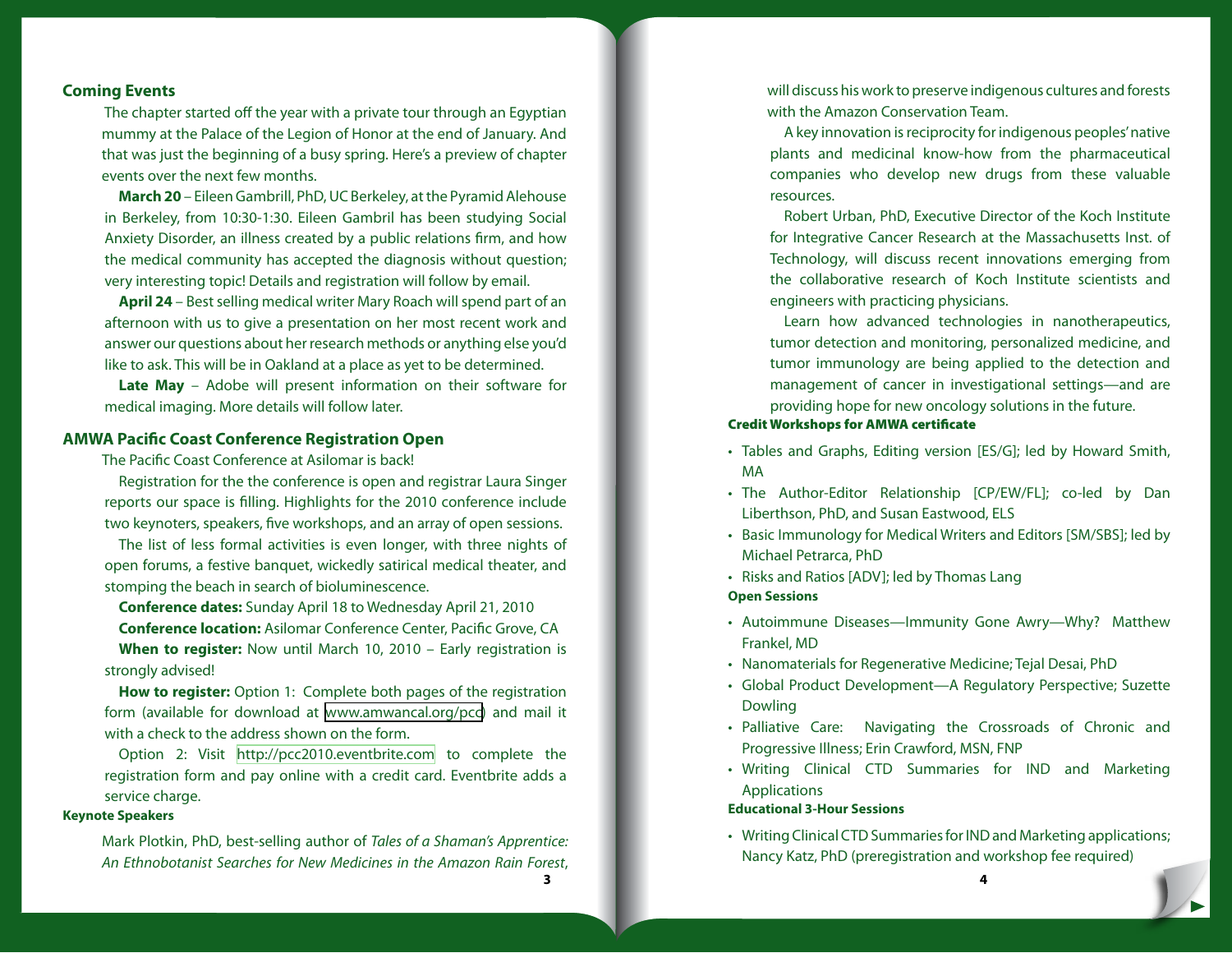- Introduction to Statistical Concepts and Practices for Non-Statisticians; Robert Hoop, MA, MPH (open attendance, no additional fee) **Extras!**
- On-site BELS exam (separate registration and fee) •
- Open forums for discussion of freelance issues and avocations
- Annual Beach Stomp in search of bioluminescence and enjoyment of the extraordinary natural setting of Asilomar

For additional information, contact Kristen Mayo, PCC 2010 Conference Director, at [kmayo2222@comcast.net](mailto:kmayo2222@comcast.net)

# **2010 Frances Larson Memorial Award Open for Entries**

The annual Frances Larson Memorial Award for excellence in writing a medical article is now open for entries.

The award, sponsored by AMWA's Pacific Southwest Chapter, was established to recognize medical writing of the quality represented by Ms. Larson's work. A long-time member of AMWA, Ms. Larson held many positions in the Pacific Southwest Chapter, including president. She served as managing editor of *Hospital Topics* magazine and as medical editor of *Audio-Digest*.

Articles submitted for consideration must be received by May 1, 2010 and must adhere to submission criteria listed below. The recipient of the award will be announced on the Pacific Southwest Chapter's Web site (www.amwa-pacsw.org). The winner also receives a \$100 honorarium and a plaque.

#### **Submission Criteria**

- The competition is open to all members of AMWA. •
- The entry must be written by an AMWA member. •
- Entries must be a medical article or essay written for either a lay or a professional audience. Research articles (journal format) will not be considered.
- Entries must have been published during 2009. •
- Submissions are limited to 1 entry (article or essay) per entrant.
- Four copies of each entry must be submitted.
- Entries must be postmarked by May 1, 2010.
	- The entry form is available online at [www.amwa-pacsw.org.](http://www.amwa-pacsw.org) Questions about the award may be sent to Heather S. Oliff, PhD at [holiff@sciongroup.com.](mailto:holiff@sciongroup.com)

# **Education on the Fly with Podcasts**

Mitch Gordon

Doesn't it seem that there's so much to learn, and so little time? I certainly feel that way. The biomedical industry is complex and multidisciplinary. Success in your particular field often requires a solid understanding of multiple unrelated subjects. How do you acquire the knowledge you need when you have limited time because of your job, family life, and other responsibilities?

One helpful strategy I've adopted is to listen to podcasts while I'm driving. A podcast is a recording, typically in MP3 format, that you download from the internet. Podcasts can be downloadable audio or video files, but I find the audio files more useful.

There are at least 3 ways to listen to podcasts that come to mind:

(1) You can burn podcast files on a CD-ROM and play them on the CD player in your car, if it plays MP3 CDs (data CD-ROMs that have MP3 files burned on them); if your car's CD player doesn't play MP3 CDs, you could replace it with one that does.

(2) You can play podcasts with your MP3 player (eg, iPod).

(3) You can play podcasts on your computer using iTunes or another player.

There are thousands of good podcast lectures available at little or no cost on a wide range of useful subjects. You can also buy more expensive lectures, if you need the material badly enough to justify the expense.

If you want to save money, search the web for free podcasts before buying them. Here are three great podcast sources that have been very useful for my self-education on the go:

# **University of California at San Diego: <http://podcast.ucsd.edu>**

This podcast site at the University of California at San Diego is amazing. UCSD's policy is to record and podcast all of the lectures in a growing number of undergraduate classes, especially in the biology department. The biology courses for the current quarter include one lower-division class and 15 upper-division: Nutrition, Genetics, Cell Biology, Endocrinology,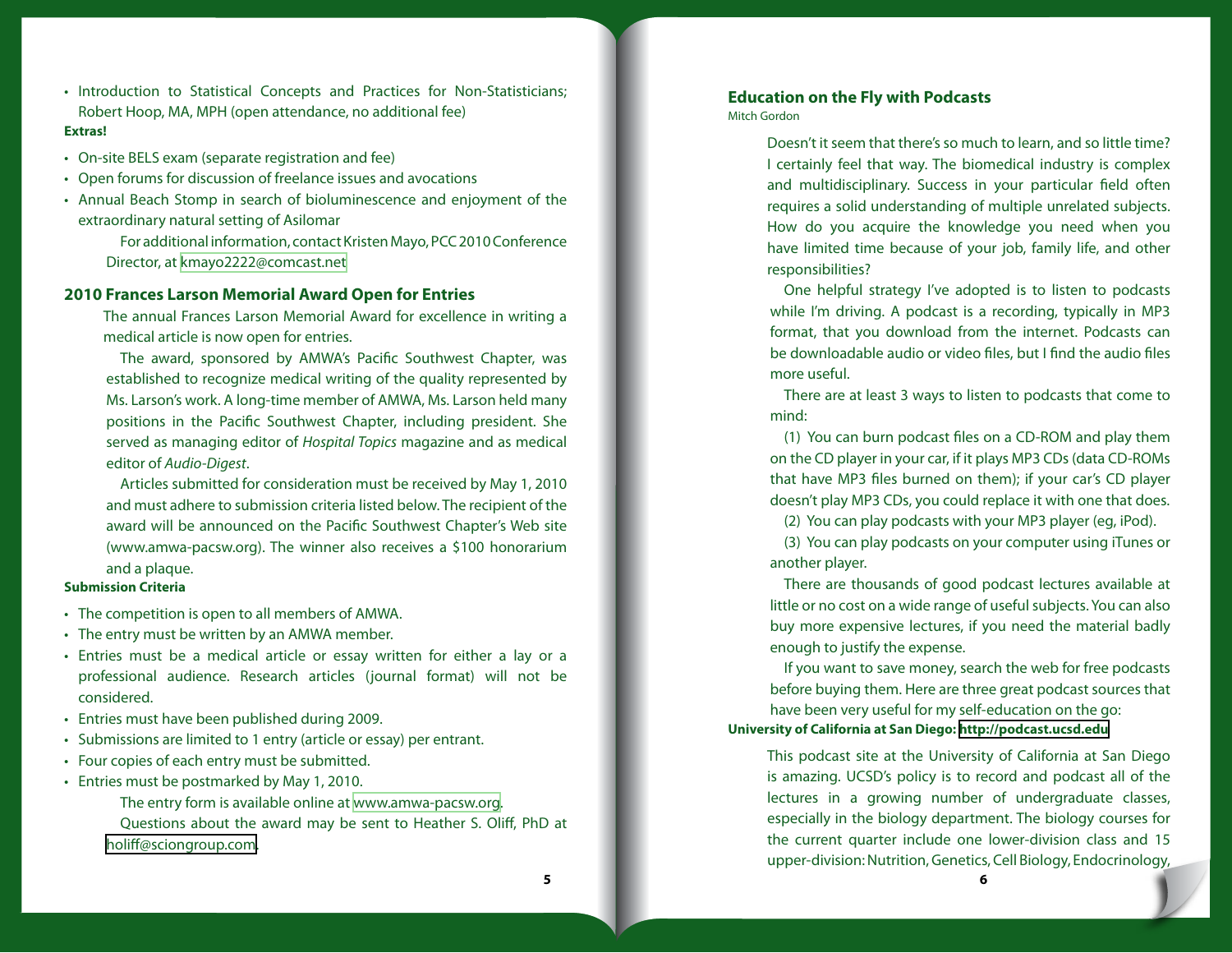Biostatistics, and Mammalian Physiology I and II, to name a few. The chemistry department podcasts their inorganic and organic chemistry sequences, and the psychology department offers some good neurobiology courses. A typical podcasted UCSD course consists of 20 to 30 lectures, each lasting roughly one hour.

If you don't have a strong life sciences background, or you need a good review, the UCSD course podcasts are a terrific way to build up your scientific knowledge. You become a virtual medical biology undergraduate at a reputable university, and it costs nothing but your time. The instructors are excellent, and it's a pleasure to listen to them. Of course, you don't get to see what gets written on the whiteboard or shown on slides. But you can compensate for the missing visuals with a good used textbook. Also, note that the UCSD podcasts are typically removed just after the end of the quarter when the course was offered, so you need to download them before the end of the course. All in all, you can't beat the UCSD podcast site for giving you a basic medical biology background without going back to school. I've listened my way through about 10 of these courses, and I still have plenty to go. Thank you, University of California!

#### **Grammar Girl's Quick and Dirty Tips: [http://grammar.](http://grammar.quickanddirtytips.com) [quickanddirtytips.com/](http://grammar.quickanddirtytips.com)**

Another podcast site I recommend is Grammar Girl's Quick and Dirty Tips for Better Writing.

As professional writers, many of us still have less-thanperfect grammar and punctuation knowledge. Grammar Girl, aka Mignon Fogarty, has recorded over 100 short (5- to 10 minute), entertaining talks on correct word use, punctuation, and sentence structure. You won't get as complete a grammar education here as you might from studying the Chicago Manual of Style, but you'll have more fun and it's free! To get to the list of Grammar Girl podcasts on the site, click the "Listen or Read" button, then select either "iTunes" or "Podcast RSS" under the "Subscribe" heading. Mignon Fogarty also has Grammar Girl audiobooks and grammar tip books in print.

# **Association of Clinical Research Professionals (ACRP): [http://www.](http://www.acrpnet.org) [acrpnet.org](http://www.acrpnet.org)**

Using this great podcast site requires your membership in the Association of Clinical Research Professionals (ACRP). If you plan to do any medical writing related to clinical trials, whether protocols, investigator brochures, or study reports, you really should belong to ACRP. We have an especially active ACRP chapter in Northern California; I find their meetings very informative, and the members are a real pleasure to know.

The podcasts I have in mind are located on the ACRP website, at <www.acrpnet.org>. ACRP has podcasted the entire proceedings of the 2009 ACRP conference, and sells the entire set to members (including PDF files of the slideshows) for \$49. There are about 150 talks, on subjects such as how to manage clinical study sites; recruit and retain subjects; conduct clinical trials in India, Argentina, and Australia; understand HIPAA; and implement electronic data capture. There are also two or three panel discussions with FDA representatives. If you want to learn what clinical trials are all about from the perspective of the people who make them happen, this is an extremely worthwhile set of lectures. And if you drive as much as I do, it won't take long to finish all 150 podcasts!

There you have my three favorite podcast sites. Search the internet to find your own preferred sources of podcasts that meet your continuing education needs. If you spend much time commuting, you'll find listening to educational podcasts to be a really valuable use of your time.

This article was previously published in The BioTech Ink Insider, [www.biotechink.com,](http://bit.ly/31Lsjw)  [Volume 3 Number 2](http://bit.ly/31Lsjw). Mitch Gordon is at <http://www.mitchgordonwriter.com>

# **PCC 2010 Registration Update**

Have you already registered for the Pacific Coast Conference? You may need to update your registration.

If you are planning to take the non-credit workshop by Nancy Katz, PhD, *Writing Clinical CTD Summaries for IND and Marketing Applications*, please remember that the session requires both pre-registration and a fee. The good news: There is no homework.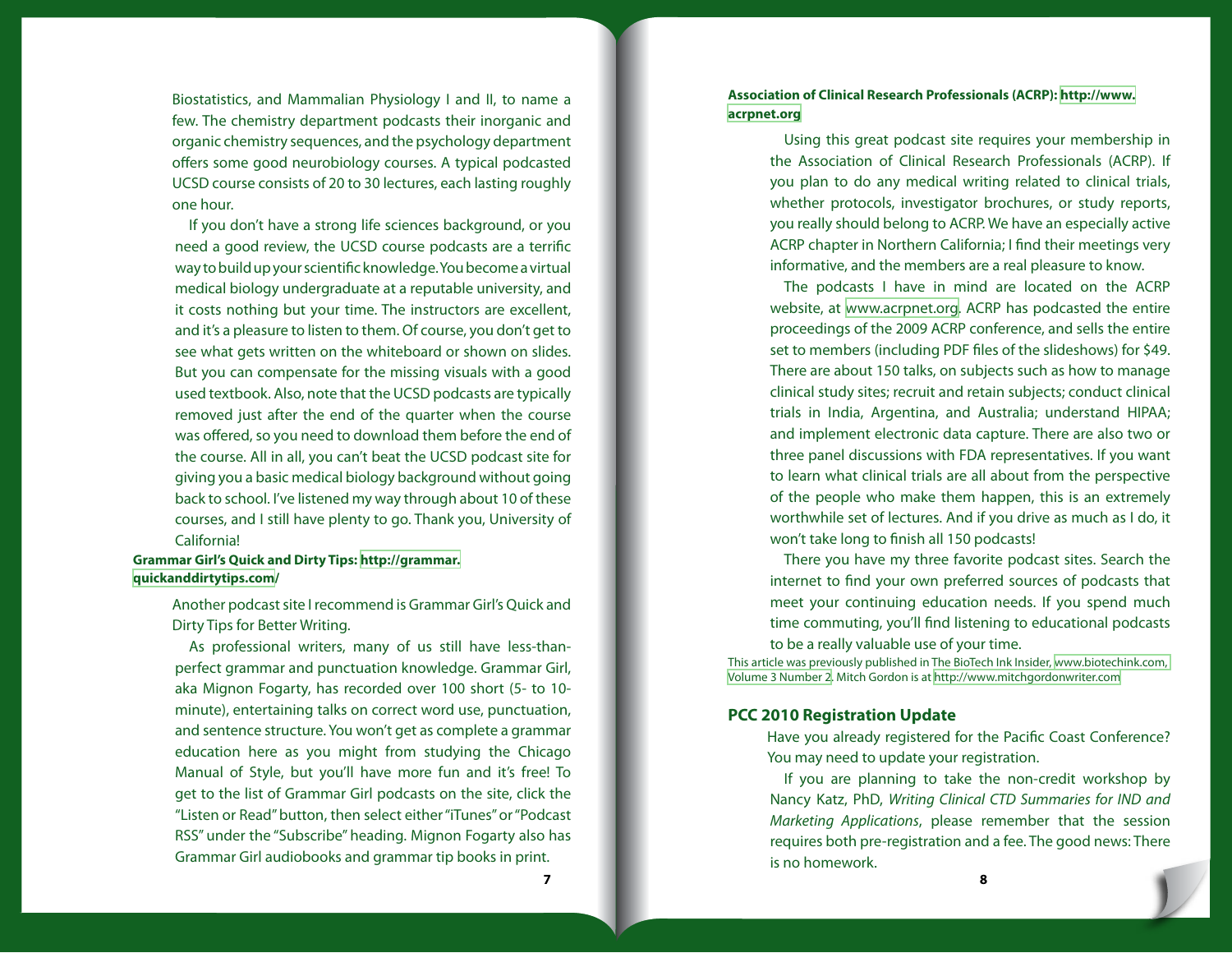Registration for this non-credit course is included in the conference brochure at <www.amwancal.org/pcc/>and on our online registration page at [http://pcc2010.eventbrite.com/](http://pcc2010.eventbrite.com). If you have already registered for the conference and want to attend Dr. Katz' workshop, please contact registrar Laura Singer at [pcc@amwancal.org.](mailto:pcc@amwancal.org)

This workshop will present techniques enabling the creation of concise, compliant, and effective summary documents required for Module 2 of the Common Technical Document (CTD) and discuss the implications of electronically filed CTDs (eCTDs) for writers and reviewers of these documents. The focus of the workshop will be on the clinical and nonclinical subsections of Module 2. However, general principles for creating the quality subsections of Module 2 will be addressed.

# **Slide Show, FAQ Explain Expanded Certificate Program**

A new [slide show](http://www.amwa.org/default.asp?id=483) and [FAQ](http://www.amwa.org/default.asp?id=480) about the expansion and changes to AMWA's certificate program has been posted on AMWA's Web site. The slide show was used in discussing the changes at the October 2009 Board of Directors meeting. It outlines the new Essential Skills track that will replace the older "core" program and the four new Specialty tracks..

For those who are already enrolled in a Core Certificate program, both the original Core and the new Essential Skills programs will be running concurrently during the transition period)

In the FAQ, AMWA headquarters has anticipated some of the questions that might arise from the November 30 message to members about the expansion. A copy of that message is also posted.In addition, The AMWA Advantage membership brochure and the Education Programs brochure are being updated to reflect the new information.

Watch for detailed information about the expanded educational program and certificate offerings in the March 2010 AMWA Journal! Although some additional work is still needed, you can now access your individual curriculum records.

# **December Meeting Report**

Mimi Wessling, PhD

Although several antiviral drugs have been developed in the past decade, the market is dominated by only one oseltamivir, better know by its trade name Tamiflu—because the others have minimal effectiveness against seasonal flu variants or have severe side effects. Unfortunately, seriously ill persons infected with the current pandemic H1N1 virus remain asymptomatic for 24 to 48 hours after their initial infection. At that point, Tamiflu is powerless against the damage that has been done. On December 5, 2009, Dr. Daryl Faulds of Gemmus Pharmaceuticals showed us why.

The presentation was fascinating, thorough, and elicited a roar of laughter from the audience when he described immunology as "just basic biology." But it was the molecular biology that made the crucial points: how the influenza virus lives in avian hosts, finding its way into swine and then humans, and how successive onslaughts of the virus gain lethality and elude vaccines. Inside the viral capsid, there are 8 strands of RNA. The lethality of the virus comes largely from the ability of the RNA strands to mutate through a process of reassortment as it passes from one host to the next. Reassortment can produce new viral forms within 4 hours of infecting a new type of host.

The 2009 outbreak in Mexico resulted from a triple reassortment. The early wave of that H1N1 virus took its toll rapidly, but somewhat selectively. It was not as lethal among older persons as among the young and among pregnant women. Although some patients went through a miserable period and then recovered, A subset who seemed resistant to Tamiflu often developed a primary viral pneumonia, then a secondary bacterial pneumonia, went into shock, and died.

Dr. Faulds and his business partner were well-positioned by education and good fortune that grew out of something we usually think of as bad luck: the takeover of a company we're working for. When that happened to Daryl Faulds, the new owners gave him patent rights to drugs in which he was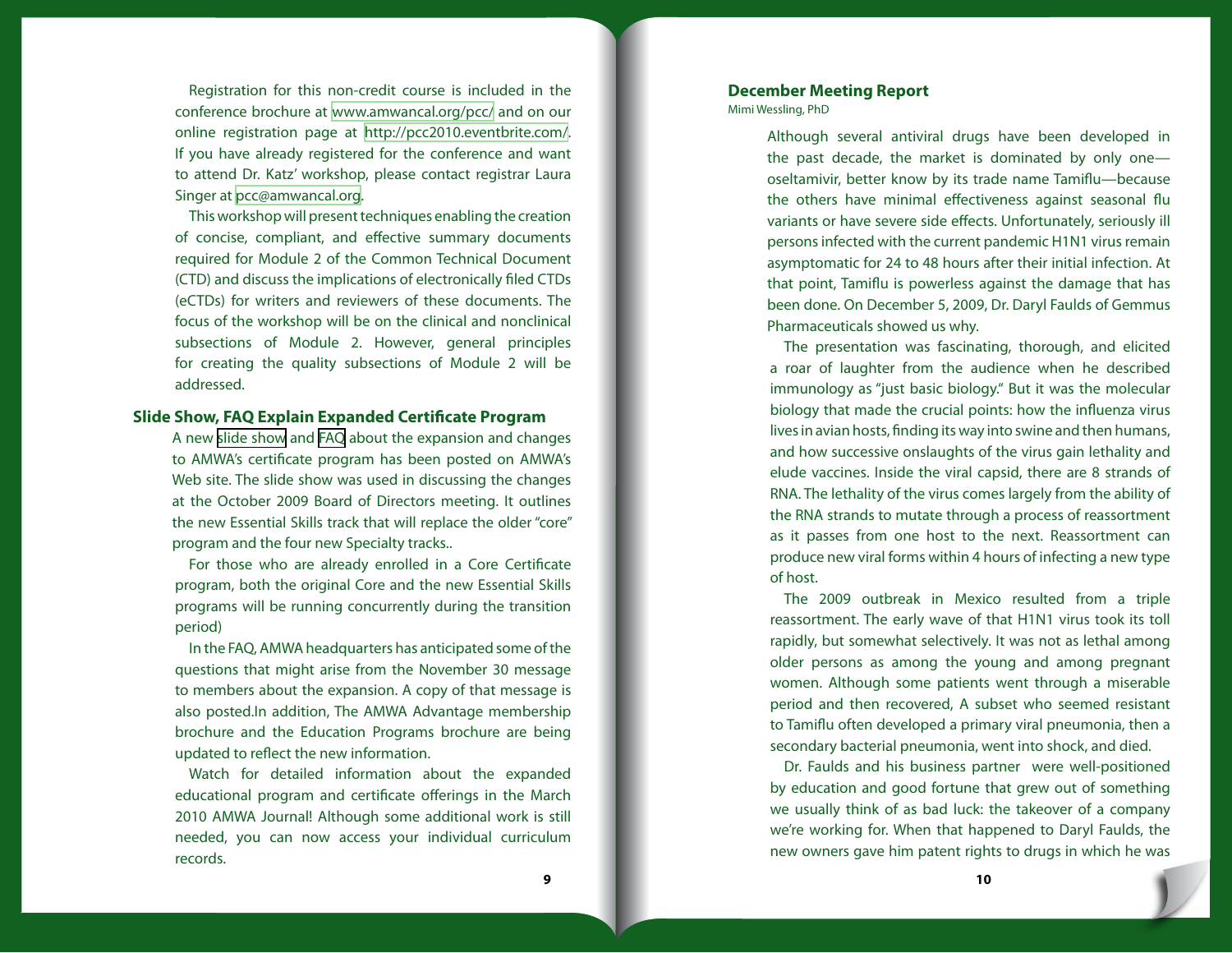the principal investigator. One of those drugs was GP1001, a compound that had languished since failing clinical trials for its original indication. Beyond scientific ambition, what motivated the Gemmus partners was the realization that their children might be among the young victims of H1N1.

The critical realization was that the drug needs to treat the way that that body reacts to the invasion of the H1N1 virus, not the virus itself. Infection raises a kind of perfect storm caused by the body's defense mechanisms, resulting in the aptly named "cytokine storm", inducing overwhelming inflammation that wreaks havoc first on the lungs,then on the kidneys and liver.

Mouse trials have shown that BP1001 in combination with Tamiflu prevents at least 80% of the expected deaths among severely infected lab animals. Thanks to this presentation, we can follow further testing and clinical trials at Gemmus Pharma's website, [www.gemmuspharma.com,](www.gemmuspharma.com) with a great deal of appreciation of what lies behind the success of GP1001.

# **Free Adobe Seminars**

Adobe is offering free "learn on your own time" online seminars, including the following. For details, visit [http://direct.adobe.](http://direct.adobe.com/v?xPHWTnnEnllJqlJP) [com/v?xPHWTnnEnllJqlJP](http://direct.adobe.com/v?xPHWTnnEnllJqlJP)

#### **Training Webinars 101**

Find out what you need to consider before implementing webinars to deliver training and education for employees, partners, or customers.

#### **Security and Collaboration: Are Sensitive Documents Kept Safe? (Pt 1)**

#### **The Great Knowledge Working Challenge: Efficient Collaboration (Pt 2)**

According to a commissioned study conducted by Forrester Consulting on behalf of Adobe Systems, knowledge workers still rely heavily on traditional collaboration tools like e-mail and telephone calls. To enable faster and more efficient communication, enterprises must deploy new tools that embrace and refine current work habits. In this two-part seminar, Forrester Research Analyst Sheri McLeish reviews key

# findings from the study. **30 Super Tips and Tricks for using Adobe Acrobat 9**

In this recorded webinar, Adobe Acrobat experts demonstrate tips and tricks for using Acrobat 9 software, including how to set preferences to streamline workflow; how to get the best conversion from PowerPoint files; and how to reduce the size of PDF documents.

# **Word Witch**

# **Tips for the Transition to Word 2007**

Maggie Norris

This is the week for me to transition to Word 2007. I've been dabbling with 2007 for a while, but I now have to work fully in 2007. In this item, I will share a few things I've learned during the transition.

**Transition Tip #1: Check the Office Button**



The Office Button displays in the top left corner of the Word 2007 document window.

The Office Button appears in the top left cornr of the Word 2007 screen. It more or less replaces the File menu in Word 2003. Click the Office Button to open a tab with 3 sections:

- a menu of commands on the left, most of them fairly familiar
- a list of recently opened files on the right, and
- two tools at the bottom: **Options** (more or less equivalent to the **Options** dialog box in 2003 (**Tools | Options**), and **Exit Word**. **Transition Tip #2: Understand Compatibility Mode**

When you use Microsoft Office Word 2007 to open a file that was created in Microsoft Office Word 2003 or earlier, the file opens in "Compatibility Mode." In Compatibility Mode, all editing features of the earlier version are active, but none of the new or enhanced features of Word 2007are available. When